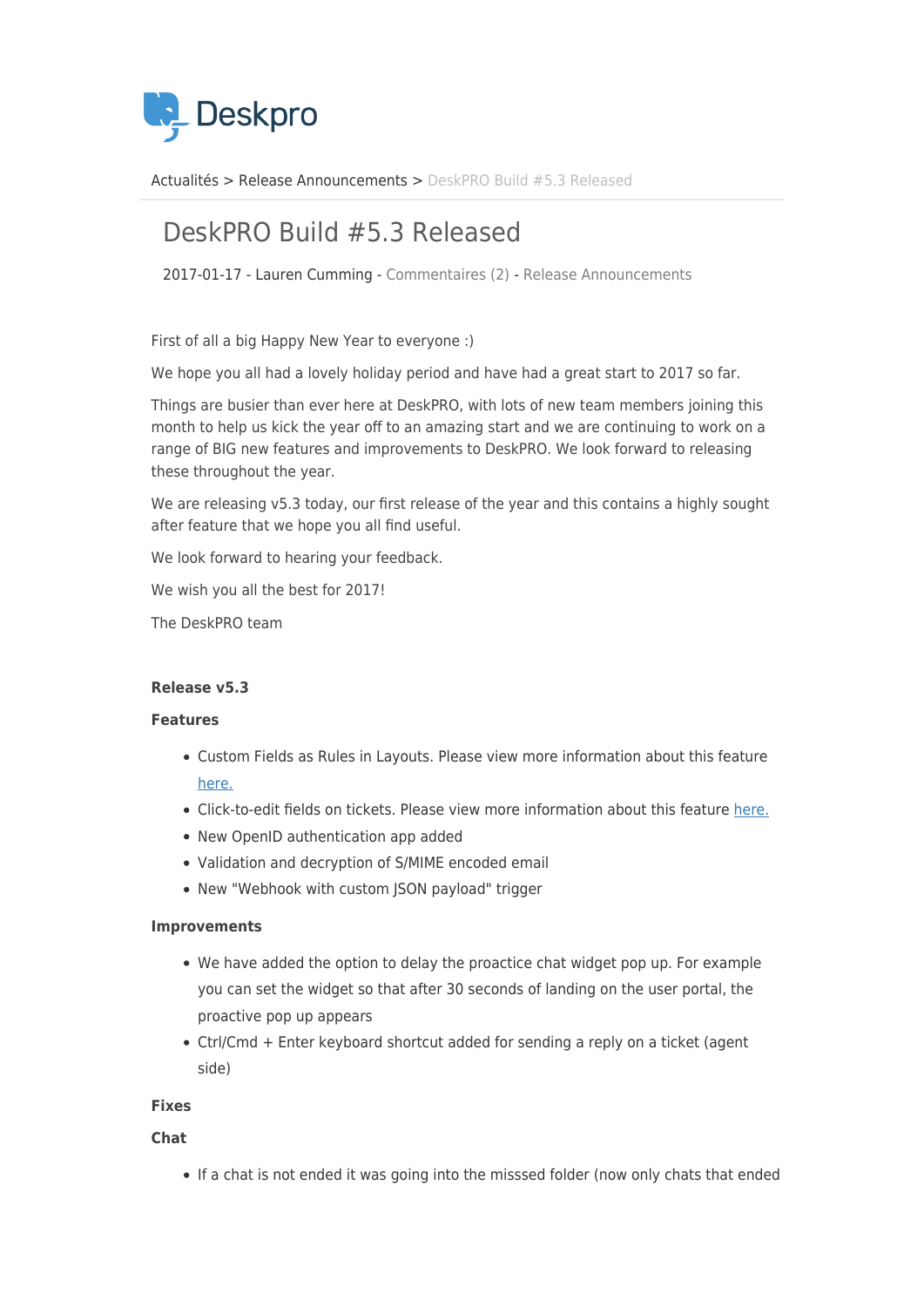without having an agent assigned to this )

- No way to link chat departments to brands this has been added
- UI issue with department display on chat widget (departments were being cut off and not fully displaying)
- Inability to search chat logs in the user portal
- User could send empty/blank messages
- In Firefox there were issues with reply box freezing and preventing replies from being sent
- Issue with caching for some cloud users after recent upgrade (phrases not appearing)
- Pre chat information not working for a few accounts

## **Admin**

- When adding department permissions via a permission group, you can click Toggle All for Full without Assign becoming selected
- A field with criteria always results in a form error
- If no departments are associated with your defualt brand, the user contact from broke
- Creating filters with labels in Admin- label selector in line with rest of site now
- Workflow criteria added for user replies in triggers (was only agent activity before)
- Added ability to localize descriptions for custom fields
- Smilies used in the satisfaction survey were not being rendered in Gmail correctly
- Audit log- save changes to portal editor
- Inability to hide departmnet on ticket widget form
- UI display issue for Resource phrases (translations had saved ut were not showing in the UI)
- UI display issue for 'Or' in German language pack
- UI display issue where clicking on a linked ticket in the Reporting app caused header display issues
- Wrong navigation selection when on admin app (ticket app was selected)
- UI issue with feedback attachment in user portal
- Deleted agents still receive Clickatell/Twilio SMS notifications
- New notification message added when an agent is added via Admin > Agents
- Reports issue with ticket.person not always returning the relevant usernames
- XSS in reset password
- When using webhook variables there is no way to get the users phone number
- Elasticsearch count included deleted and purged tickets
- Path is wrong when DeskPRO is installed into a sub-directory
- JIRA installation issue with Admin iFrame
- Issue with Admin not loading on IE11

## **Agent**